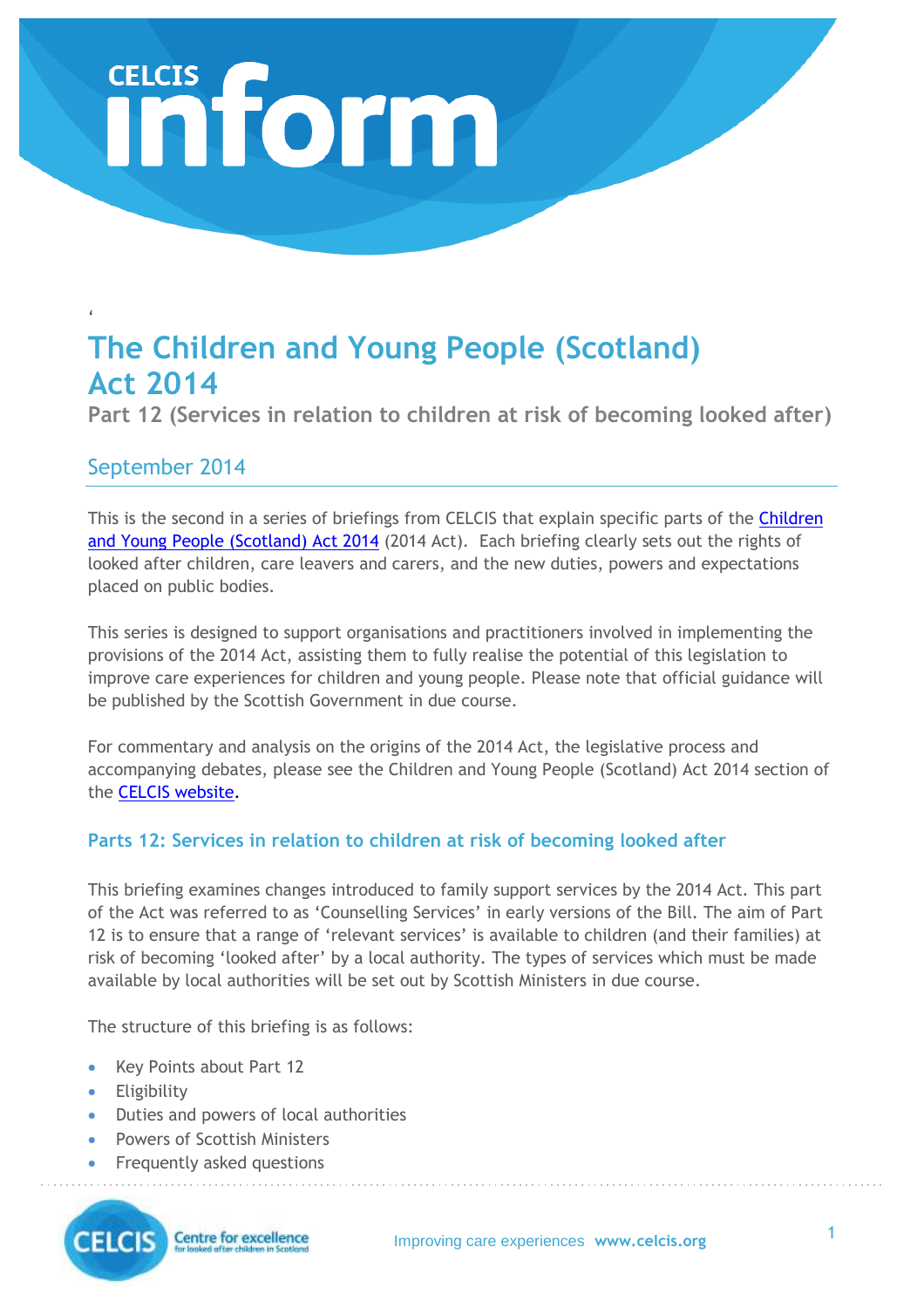# **Key Points**

- o Part 12, Services in relation to children at risk of becoming looked after, comes into force in August 2016.
- $\circ$  Part 12 is designed to ensure that appropriate and effective services are provided to the families or carers of children who are at risk of becoming 'looked after' by a local authority.
- o The 2014 Act states that 'relevant services' must be provided to:
	- a) A child at risk of becoming looked after;
	- b) A 'qualifying person' in relation to a child at risk of becoming 'looked after';
	- c) A woman who is pregnant with a child who will be at risk of becoming 'looked after' once born;
	- d) A 'qualifying person' in relation to a woman who is pregnant with a child at risk of becoming 'looked after'.
- o A 'qualifying person' in relation to a child at risk of becoming 'looked after' is a person related to the child, a person with any parental rights and responsibilities, or any individual with whom the child is, or has been, living.
- $\circ$  A 'qualifying person' in relation to an eligible pregnant woman includes the father of the child, the woman's husband or civil partner, an individual with whom the woman is living, and any other person a local authority decides will be a qualifying person to the child once they are born.
- o The 2014 Act gives Scottish Ministers the power to determine (through secondary legislation) 'when' or 'how' a local authority is to consider a child eligible. Scottish Ministers also have the power to make provisions about 'when' and 'how' relevant services are to be provided to eligible children or qualifying persons.
- o The 2014 Act defines a 'relevant service' as a service which comprises:
	- a) Providing information about a matter;
	- b) Providing advice or counselling about a matter;
	- c) Taking action to facilitate the addressing of a matter by a person.

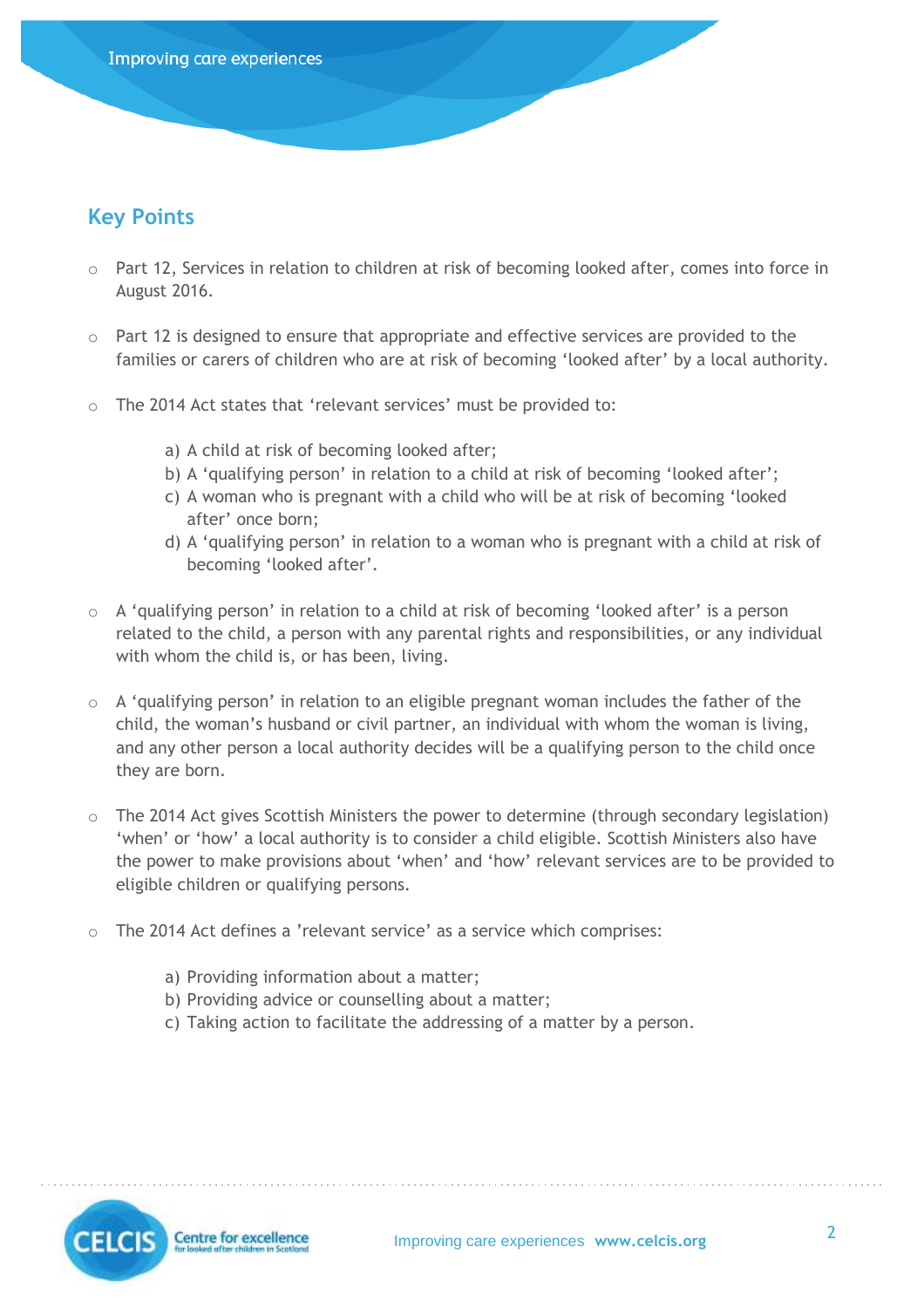# **Part 12: Services in relation to children at risk of becoming looked after, etc.**

This Part of the 2014 Act comes into force in August 2016. The provisions in Section 68 describe the groups who will be eligible for 'relevant services', and what those services will be. Section 69 sets out Scottish Ministers' powers to determine the type of, and manner in which, 'relevant services' are provided to eligible groups. Section 70 explains that the terms 'parental responsibilities' and 'parental rights' have the same meaning in Part 12 as they do in the Children (Scotland) Act 1995.

Section 68(2) defines a 'relevant service' as a service comprising (or made up of a combination of) the provision of information, advice or counselling, or action taken by someone to help address an issue.

The 'relevant services' which must be made available under Part 12 will be listed in secondary legislation. The documentation and debate accompanying the Act during its parliamentary stages suggests that 'relevant services' could include interventions such as family group conferencing, workshops (parenting, attachment, bereavement, etc.), counselling and life story work.

### **Eligibility**

Eligibility for 'relevant services' will be determined by whether a child is 'at risk of becoming looked after', or of 'such other description' as a Scottish Minister may specify (through secondary legislation). It will be up to individual local authorities to decide whether a specific child is at risk of becoming looked after (Section 68(3)) but the Scottish Ministers have powers to make provision in secondary legislation about 'when' or 'how' the local authority is to consider whether a child is at risk of becoming 'looked after' (Section 69 (1)(b)). Local authorities must make 'relevant services' available to every eligible child residing within its boundaries (Section 68(1a)).

Local authorities must also make 'relevant services' available to a 'qualifying person in relation to an eligible child' (Section 68(1b)). A 'qualifying person' is an individual who is related to the child (e.g. a birth parent), someone who has parental rights or responsibilities in relation to the child (e.g. an adoptive parent or kinship carer), or someone with whom the child is, or has been, living (e.g. an informal kinship care arrangement) (Section 68(4)).

'Relevant services' must also be provided to a woman who is pregnant with a child who will be at risk of becoming 'looked after' once born (Section 68(1c)), as well as a 'qualifying person in relation to such a woman' (Section 68(1d)). Such 'qualifying persons' include: the father of the unborn ('at risk') child; a person who is married to, or in a civil partnership with, the pregnant woman; a person with whom the pregnant woman lives; and, any individual whom the local authority considers to be a qualifying person in relation to the child (Section 68(6)).

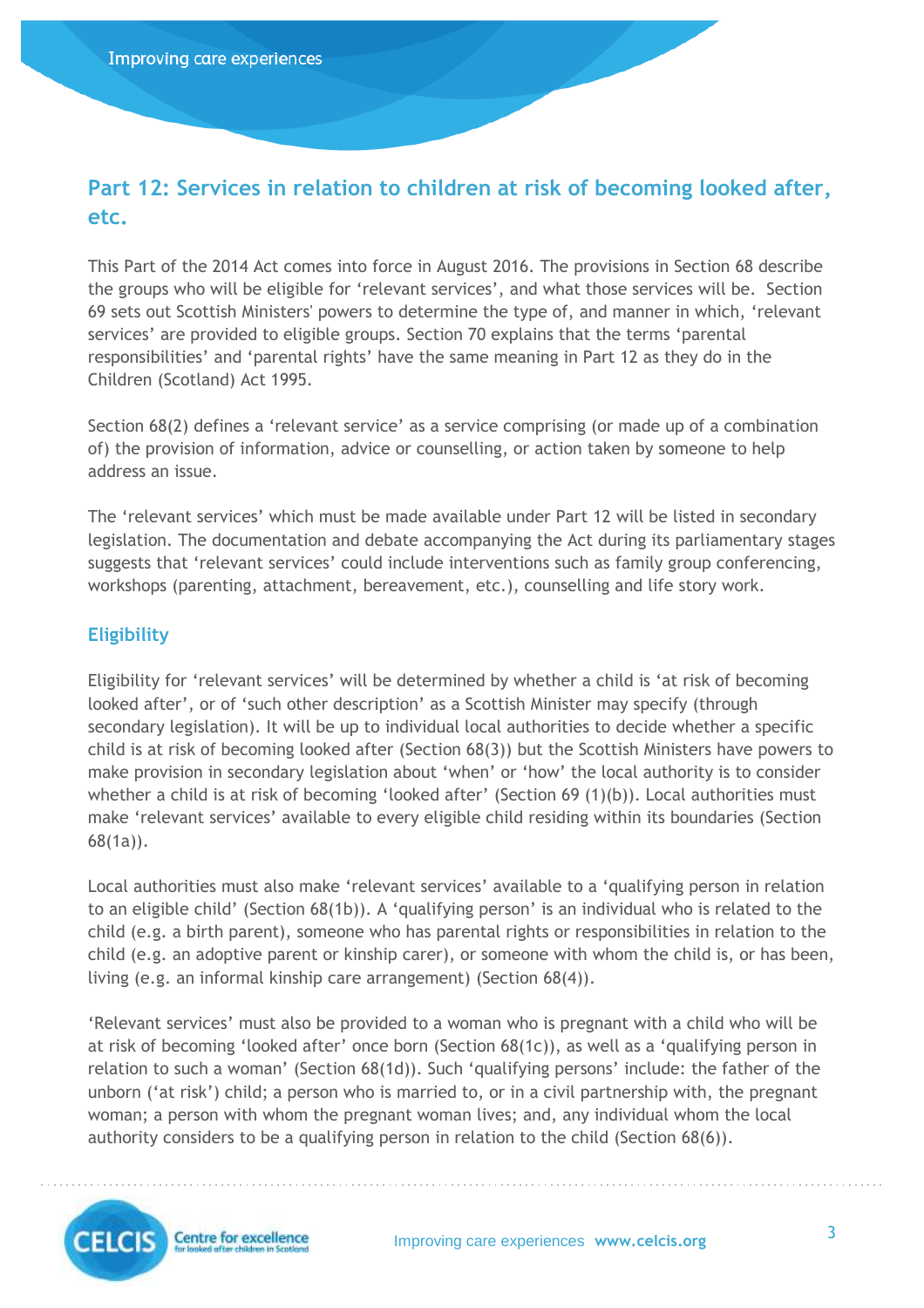Section 68(7) of Part 12 makes clear that the term 'related to' (used to determine whether an individual is a qualifying person in respect of a child or pregnant woman) should include persons related through marriage or civil partnership, and brothers and sisters who share only one biological parent (Section 68(7)).

### **Duties and powers of local authorities**

Part 12 places a duty on local authorities to make available 'relevant services' to all eligible children and other 'qualifying persons' living in their area (Section 68(1)). The exact wording of the legislation, 'must make arrangement to secure that relevant services […] are made available', suggests that local authorities can either provide these services directly, in collaboration with other public agencies, or purchase them from private and third sector organisations.

Local authorities will determine whether a child is 'at risk of becoming looked after' (Section 68(3)), and whether an individual can be considered a 'qualifying person' in respect of an eligible pregnant woman (Section 68(6d)).

Local authorities are under a duty to comply with any future regulations published by Scottish Ministers (Section 69).

### **Powers of Scottish Ministers**

Scottish Ministers have the power to specify, through regulations, what 'relevant services' must be provided by local authorities (Section 68(1)).

Section 69 gives Scottish Ministers the power to specify, through regulations, when and how a local authority makes decisions in respect of the provision of 'relevant services'. Scottish Ministers may, by order, set out:

- a) When or how 'relevant services' must be provided to eligible children and other 'qualifying persons'.
- b) When or how a local authority is to consider whether a child is 'eligible'. In other words, the Scottish Government could specify the criteria on which to assess whether a child is 'at risk of becoming looked after'. The Scottish Government can also set new categories of eligibility (Section 68(3b)).
- c) 'When' or 'how' a local authority is to review whether a child continues to be within these categories.
- d) Any matters relating to the provision of a 'relevant service' specified by Scottish Ministers (under Section 68(1)). This refers to matters such as when 'relevant services' are provided subject to conditions (such as payment), and the consequences of these conditions not being met.

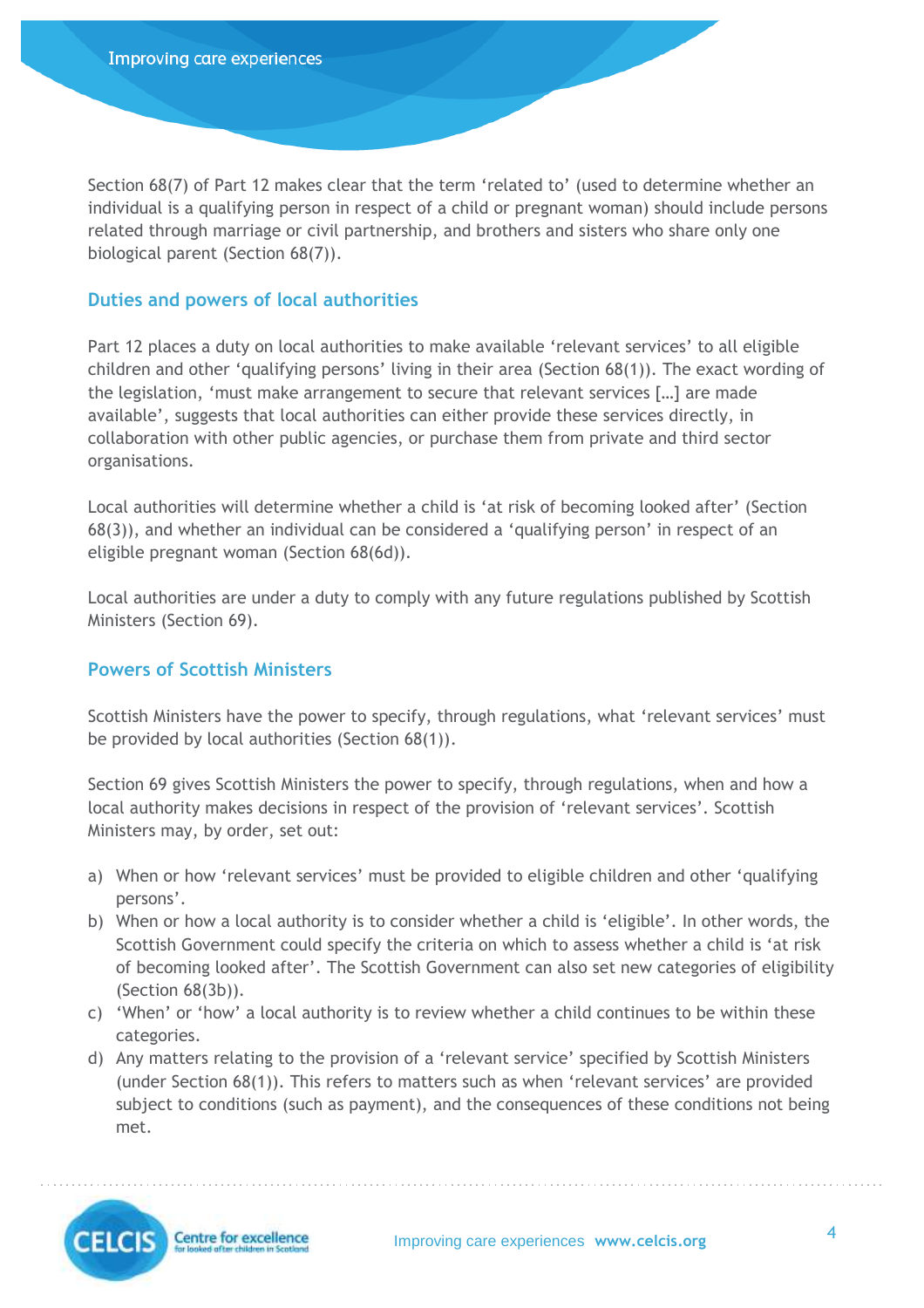# **Frequently Asked Questions**

- **Q. Apart from children the local authority considers to be at risk of becoming 'looked after', the Act allows for Ministers to specify other groups of children who may qualify. Which children could that cover?**
- A. Scottish Ministers are not planning to extend eligibility to other groups of children at this time (summer 2014), but flexibility is needed in the legislation should there be a need to do so in the future.
- **Q. Local authorities will judge, on a case-by-case basis, whether a child is eligible. Will guidance be issued to help them with this process?**
- A. Yes. Ministers have to make provision in secondary legislation about 'when' or 'how' the local authority is to consider whether a child is at risk of becoming 'looked after' (Section 69 (1b)). The Scottish Government will develop this secondary legislation and accompanying guidance in consultation with key stakeholders.
- **Q. There is a reference to 'conditions of payment' in Part 12 of the Act. What does this refer to? Do you foresee circumstances in which a payment may be involved?**
- A. With all new legislation there may be unintended consequences, particularly where there is potential crossover with other legislation. This clause is included to provide Scottish Ministers with the flexibility to respond to certain eventualities. There are no plans to specify (in regulations or guidance) that charges are levied on users of 'relevant services'.
- **Q. I am confused by the provisions about eligible pregnant women. Who counts as a 'qualifying person' in respect of such a woman?**
- A. Firstly, a pregnant woman is only eligible for 'relevant services' if the unborn child is at risk of becoming 'looked after' by the local authority on their birth. If that condition is met, the pregnant woman is herself eligible for 'relevant services'. However, the Act also dictates that 'relevant services' must be available to key individuals in the woman's or child's lives. This includes the father of the child, anyone to whom the pregnant woman is married or in a civil partnership with, and anyone with whom they are living. But potential support networks for mother and child go beyond this, so Part 12 also allows for 'relevant services' to be made available to relations and other individuals whom the local authority thinks might help prevent the child from becoming 'looked after'.

The Government agreed with suggestions made at Stage 2 of the parliamentary process that expectant mothers would be a good focus for an early intervention approach. It also agreed that it made sense to cover individuals involved in securing the woman and child's wellbeing, as well as those with an important connection to the child. The Bill was therefore amended to reflect this, introducing the provisions around pregnant women.

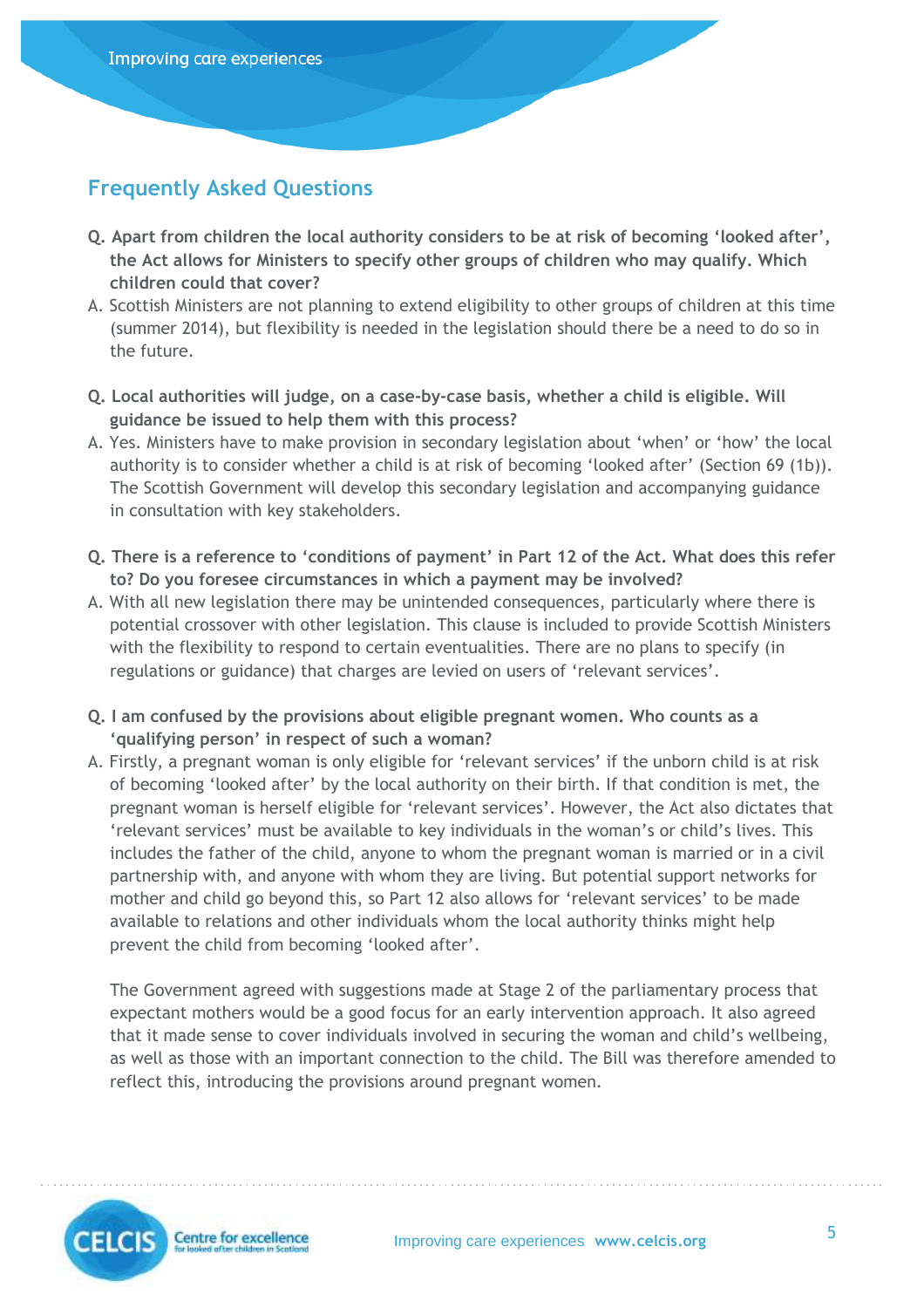- **Q. Who will provide these 'relevant services'? What is the role of the third sector?**
- A. The local authority has a duty to make arrangements to ensure 'relevant services' are available to all eligible children, eligible pregnant women and 'qualifying persons'. In some instances the council will be able to provide these services directly, but in others 'relevant services' may have to be procured from other parts of the public sector, or purchased from external organisations. The Scottish Government expects that the third sector will play an important role in delivering 'relevant services'.
- **Q. Will guidance be issued on the type of services which must be provided?**
- A. Particular 'relevant services' will be specified in secondary legislation, which will be accompanied by guidance. Both of these will be developed in consultation with key stakeholders.
- **Q. What about parental and individual consent? If families are not consenting or engaging, would that be an indication that compulsory measures need to be taken to protect the child?**
- A. This Part of the 2014 Act does not make it compulsory for individuals to engage with services. These provisions are for families who are willing to engage with the issues which put the child at risk of becoming 'looked after'. The type of 'relevant services' envisaged by the Act focus on family support, designed to ensure children can remain safe and nurtured within their birth (and extended) families. It is not expected that 'relevant services' will involve any kind of intensive treatment requiring consent. The provision of such services is set out in other legislation.

Some of the individuals and families eligible for 'relevant services' under Part 12 will already be known to social services. Although by no means the only factor taken into consideration, a lack of willingness to engage with services being made available to support families with children at risk of being 'looked after' will be an indicator that more formal measures of intervention may be necessary to safeguard the child.

- **Q. With regard to Ministers specifying other groups of children, might this include trafficked or asylum seeking children?**
- A. Scottish Ministers have powers to determine, through secondary legislation, 'when' or 'how' local authorities are to consider whether a child is at risk of becoming 'looked after' (Section 69 (1b)). This secondary legislation will be accompanied by guidance.
- **Q. Will individuals have a right to appeal a decision that they are not a 'qualifying person'?**
- A. Individuals will be able to use existing local authority complaints and appeal procedures. Further details about eligibility to 'relevant services' under Part 12 will be set out in secondary legislation and accompanying guidance.